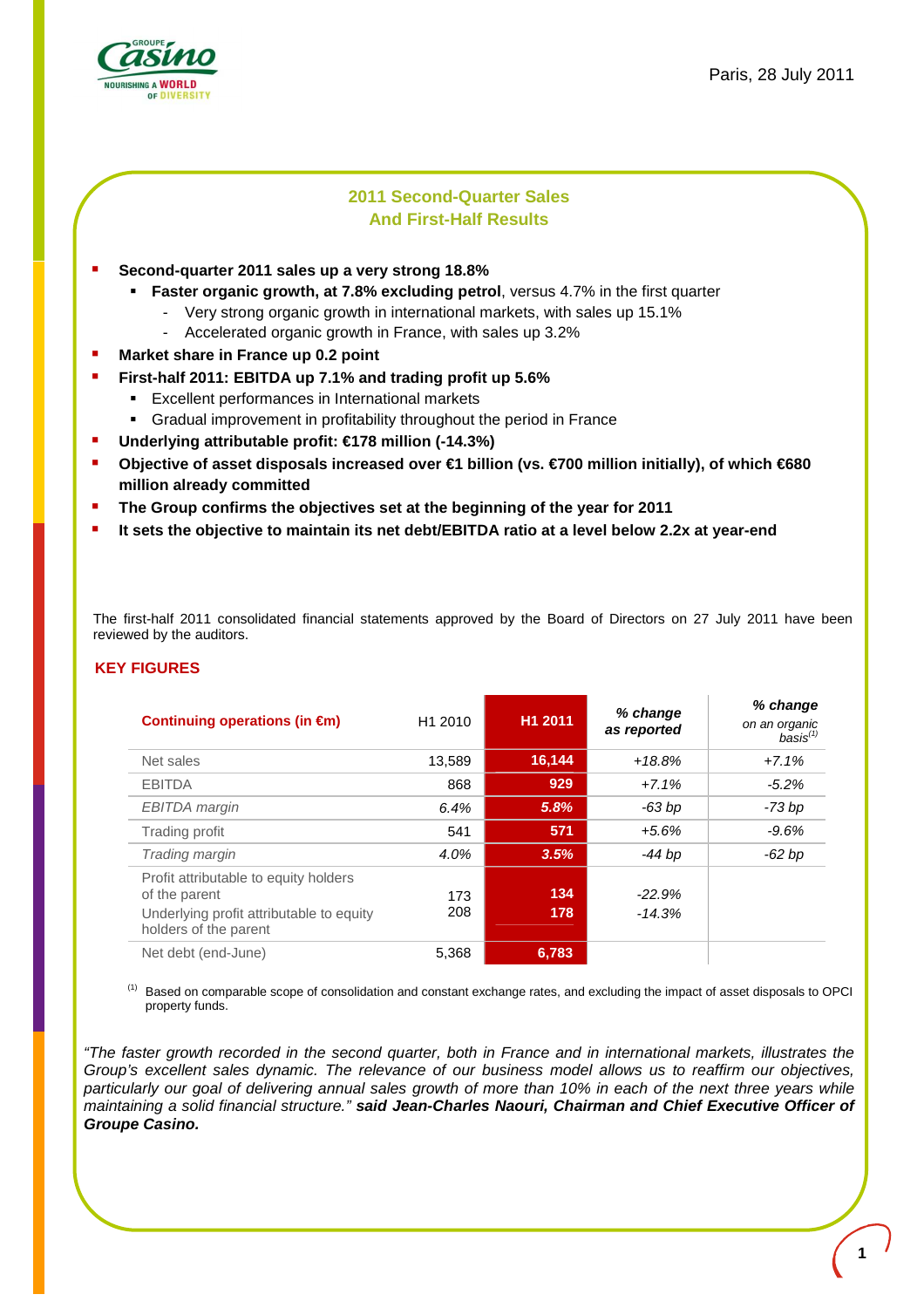

### **SECOND-QUARTER 2011 SALES**

### **Consolidated net sales rose by 18.8% in the second quarter of 2011.**

Organic sales growth excluding petrol came to 7.8% in Q2, a sharp acceleration over 4.7% in the first quarter.

Changes in scope of consolidation positively contributed to sales by 11.8%, primarily reflecting the consolidation of Casas Bahia (sale of electronics) within GPA and of Carrefour Thailand's operations by Big C. The currency effect was a negative 1.4%, while higher petrol prices had a 0.6% positive impact. Lastly, the calendar effect was favorable in France (1.7%) and in International markets (0.3%).

| <b>Consolidated net sales</b>         | Q <sub>2</sub> 2011<br>€m | % change QoQ    |                        | H1 2011  | % change HoH<br>€m |               |
|---------------------------------------|---------------------------|-----------------|------------------------|----------|--------------------|---------------|
|                                       |                           | <b>Reported</b> | Organic <sup>(1)</sup> |          | Reported           | Organic $(1)$ |
| <b>Total continuing</b><br>operations | 8,293.8                   | $+18.8%$        | $+8.4%$                | 16,143.7 | $+18.8%$           | $+7.1%$       |
| France                                | 4,687.7                   | $+7.3%$         | $+4.3%$                | 9,102.2  | $+5.9%$            | $+3.7%$       |
| International                         | 3,606.2                   | $+38.2%$        | $+15.2%$               | 7.041.5  | $+41.0%$           | $+12.8%$      |

 $\overline{^{(1)}}$  Based on comparable scope of consolidation and constant exchange rates.

### **FRANCE**

### **Sales in France rose 7.3% in the second quarter, with market share up by 0.2 point since the beginning of the year.**

Organic growth excluding petrol came to 3.2% versus 1.2% in the first quarter. This acceleration reflected very good all-store sales performances by Monoprix and Casino Supermarkets, higher sales at Géant led by an improvement in food sales, and faster growth at Cdiscount.

|                         |                              | Q <sub>2</sub> 2011          |                              | H1 2011                      |
|-------------------------|------------------------------|------------------------------|------------------------------|------------------------------|
| <b>Same-store sales</b> | % change<br>including petrol | % change<br>excluding petrol | % change<br>including petrol | % change<br>excluding petrol |
| Franprix                | $-4.7\%$                     | $-4.7%$                      | $-4.5\%$                     | $-4.5%$                      |
| <b>Leader Price</b>     | $+1.6%$                      | $+1.6%$                      | $+2.7%$                      | $+2.7%$                      |
| Monoprix                | $+3.1%$                      | $+3.1%$                      | $+1.7%$                      | $+1.6%$                      |
| <b>HM Géant Casino</b>  | $+3.6%$                      | $+1.0%$                      | $+2.6%$                      | $-0.8%$                      |
| <b>SM Casino</b>        | $+1.8%$                      | $+0.6%$                      | $+1.8%$                      | $-0.6%$                      |

### **Franprix-Leader Price**

**Franprix** reported organic growth of 0.8% (all stores) thanks to the significant contribution of the expansion, which continued at a faster pace in the second quarter with 16 store openings. This brought the total number of new stores opened since the beginning of 2011 to 23. The banner also pursued its store renovation programme, with 31 additional stores upgraded in the first half of the year. **Franprix**'s same-store sales contracted by 4.7% year-on-year, due notably to Sunday afternoon closing.

Organic growth at **Leader Price** stood at 4.1% led by expansion: eight stores were opened during the quarter for a total of 14 since the beginning of the year. The new concept is being deployed in line with objectives, with 60 stores renovated during the first half. Same-store sales at **Leader Price** rose 1.6% in the second quarter, reflecting firm footfall. The banner is benefiting from the initiatives deployed to restore price index competitiveness (selective price cuts). Market share for the banner remained stable in the first half.

In all, **Franprix-Leader Price** sales rose by 2.5% during the second quarter on an organic basis. Reported sales growth was 14.1%, reflecting the consolidation of three master franchisees.

### **Monoprix**

**Monoprix**'s reported sales were up a sharp 5%, driven by a very strong 3.1% same-store growth excluding petrol. Footfalls and the average basket both increased.

The same-store sales growth reflected a good performance in the food segment notably, driven by the success of the new "M" brand packaging. In line with annual objectives, one Citymarché, four Monop' stores and one Naturalia were opened during the second quarter.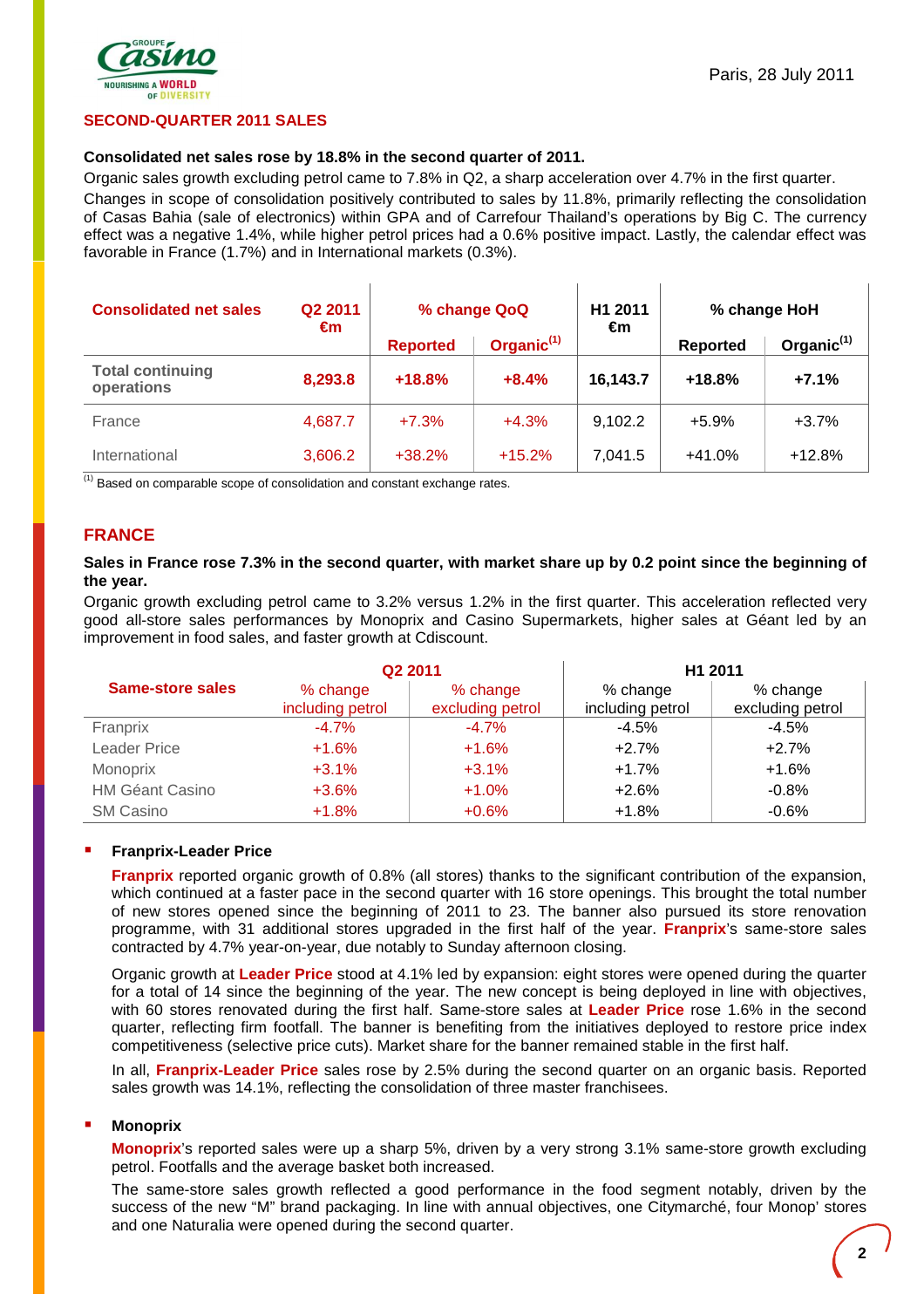

### **Casino France**

**Casino France**'s organic sales growth came to 3.1% excluding petrol.

Excluding petrol, **Géant Casino** sales rose by 1.8% and by 1.0% on a same-store basis. The average basket increased by 3.9%, while footfalls contracted by 2.8%.

Food sales were up 3.5% on a same-store basis, confirming the uptrend observed since the end of 2010. The banner is reaping the benefits of the improvement in its price positioning, which began in the second half of 2010 and was maintained in first-half 2011.

On the non-food side, sales trend showed improvement in the second quarter. The banner is pursuing a strategy based on (i) selectiveness: repositioning the offer on the most promising categories; (ii) lower capitalisation: reallocating space to more profitable activities; and (iii) multichannel: forging closer ties with Cdiscount.

**Casino Supermarkets** sales excluding petrol were up 3.4%, an acceleration over the 0.5% reported in the first quarter. Casino Supermarkets same-store sales were up 0.6% higher excluding petrol. The banner opened three new stores during the second quarter, for a total of five in the first half. The banner's market share increased by 0.1 point from the beginning of the year.

**Superettes** sales were stable. Optimisation of the store fleet continued, with 92 openings and 47 closures during the second quarter. Initiatives aimed at improving the banner's appeal were implemented in line with the plan: opening of two stores under the new "Casino Shopping" concept (of which one in Q2) and the deployment of product assortments tailored according to stores.

Sales revenue from **other businesses** (Cdiscount, Mercialys, Casino Restauration and Banque Casino) was up 10.1% on an organic basis, led by an excellent performance from Cdiscount in the second quarter. Sales via the e-commerce website grew at a faster pace in the second quarter, gaining 16.2% on an organic basis versus 12.2% in the first quarter. Excellent performances were reported in all categories, particularly in homeware and electronic equipment.

# **INTERNATIONAL**

International sales rose by 38.2%, driven by higher organic growth of 15.2% during the second quarter (versus 10.5% in the first), as well as external growth operations (consolidation of Casas Bahia and Carrefour Thailand's operations), which contributed 26.8% to growth. The currency effect was a negative 3.8% over the period.

|               |                      | Q <sub>2</sub> 2011 |            | H <sub>1</sub> 2011  |                     |            |  |
|---------------|----------------------|---------------------|------------|----------------------|---------------------|------------|--|
|               | % change<br>Reported | % change<br>Organic | Same-store | % change<br>Reported | % change<br>Organic | Same-store |  |
| South America | $+42.7%$             | $+17.9%$            | $+12.7%$   | +43.7%               | $+14.5%$            | $+9.5%$    |  |
| Asia          | $+36.4%$             | $+10.3%$            | $+2.4%$    | +47.5%               | $+10.9%$            | $+3.8%$    |  |

### **South America**

Organic sales growth came to 17.9% and same-store sales growth was 12.7%\*, lifted by faster growth both in Brazil and Colombia.

In **Colombia**, reported sales were up a significant 21.0%\*. Same-store sales grew strongly (up 14.8 %\*), reflecting Exito's innovative marketing policy and the success of the Aniversario Exito promotional campaign. Exito also benefited from the ramp-up of expansion and from the positive impact of its store conversion programme, with 14 stores opened and 16 converted in the second quarter.

Reported sales in **Brazil** rose by +61.5%\* boosted by the consolidation of Casas Bahia. GPA's same-store sales continued to grow strongly, climbing 11%\*. In the food segment, same-store sales were up 9.3%. Same-store sales at Globex (electronics) ended the quarter 17.6% higher, lifted by the very strong dynamics in e-commerce (up 39.4%\*).

Performances in **Argentina** and **Uruguay** were very satisfactory.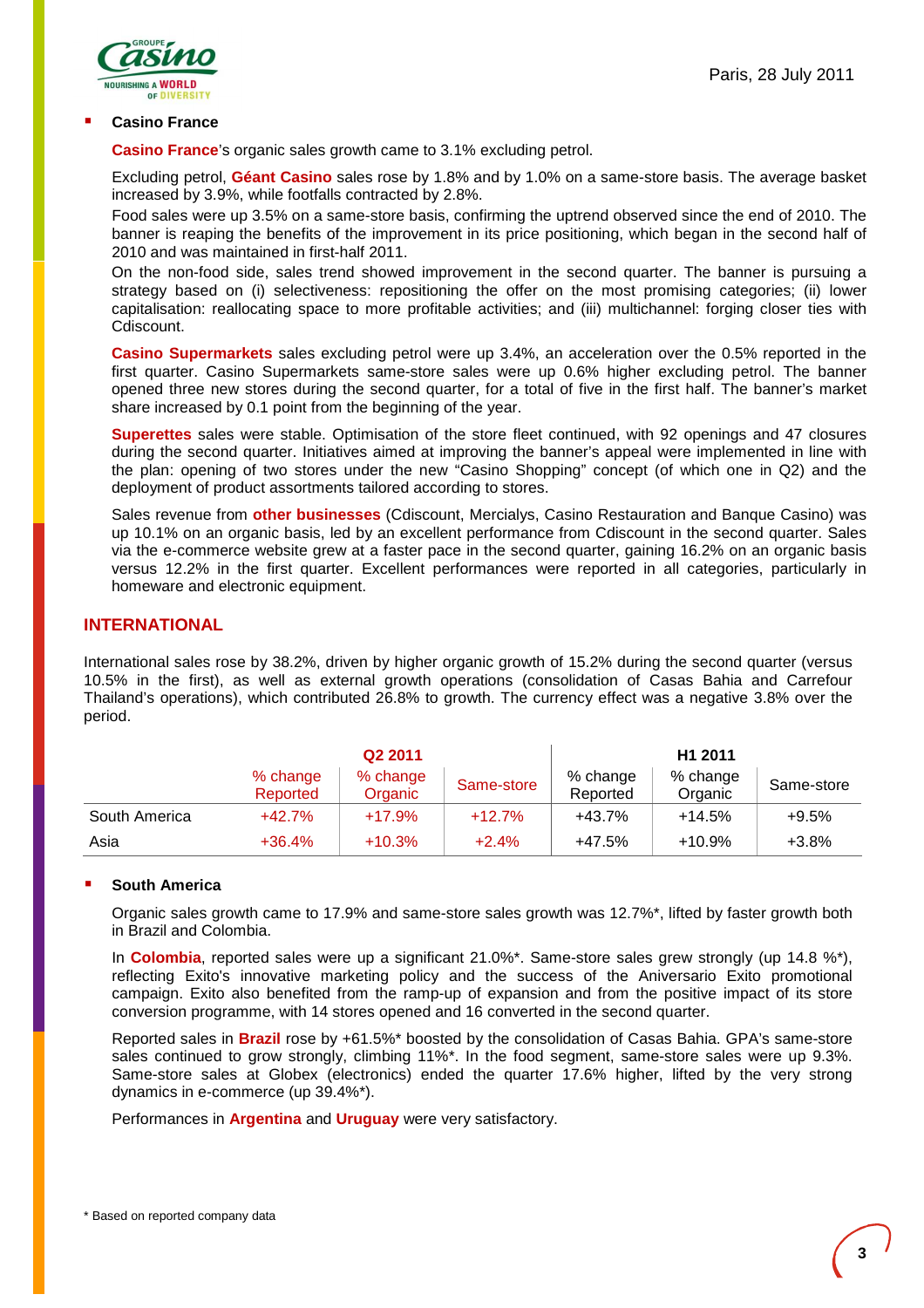

#### **Asia**

Asia reported high organic growth of 10.3%.

In **Thailand**, sustained organic growth at Big C reflected the increased contribution of the expansion programme, with four hypermarkets opened in 2010, and the continuing development of new formats. Reported sales were very sharply up lifted by the consolidation of Carrefour Thailand. The integration process was a success, with all of the Carrefour stores converted to the Big C banner during the first half of the year.

**Vietnam** continued to enjoy very strong organic growth, at 52.2% thanks to very dynamic same-store performance and the increased contribution from expansion. The company has also launched a new convenience store concept called "New Cho", opening two stores under this banner in the first half.

#### **Indian Ocean**

Sales in the **Indian Ocean** rose by 2.5% on an organic basis and 2.4% on a same-store basis.

\* Based on reported company data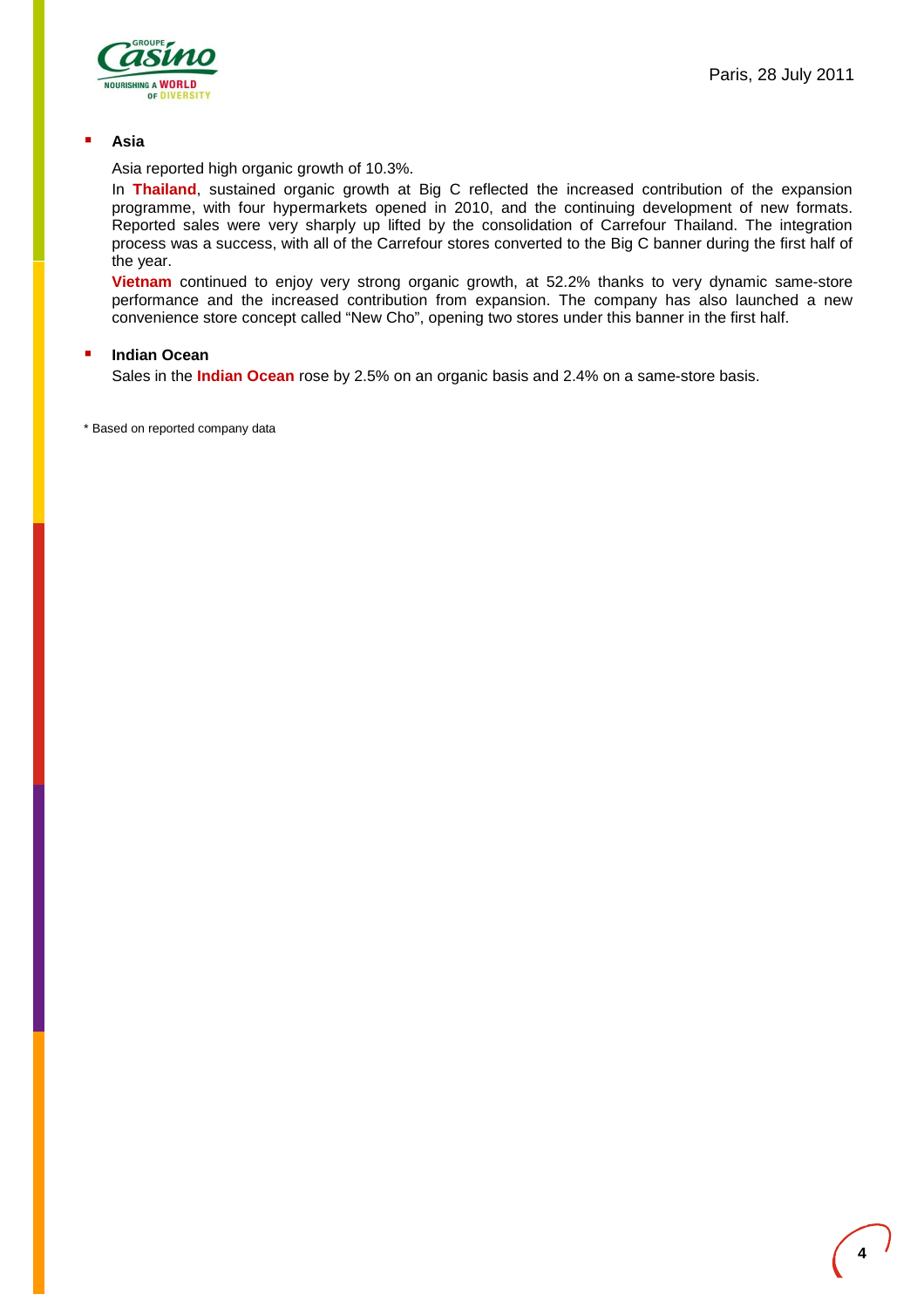

# **FIRST-HALF 2011 RESULTS**

- **Group sales** rose by a very strong 18.8% in the first half of 2011. Organic growth stood at 7.1% or 6.3% excluding petrol, up from the 3.9% excluding petrol reported in 2010, with accelerations both in France and in International operations.
- **Trading profit** rose by 5.6%, lifted by very strong growth in international operations.
- **Trading profit in France** came to €271 million, down 21.9% from first-half 2010. The decline was mainly due to the price cuts implemented last year and to the increase in purchasing costs in early 2011. Sales prices were gradually adjusted starting in the second quarter of 2011. This mainly concerned the Franprix-Leader Price, Géant and Monoprix banners whose price positioning improved compared to the prior-year period.
- **Trading profit in international operations** rose a sharp 54.6% to €301 million, led by sustained organic growth in South America and Asia. Casas Bahia and the successful integration of Carrefour stores in Thailand also contributed positively to trading profit. On an organic basis, trading profit in international operations climbed 14.9%.
- Other operating income and expense represented a net expense of €125 million. It included notably an exceptional tax charge of €72 million in Colombia relating to a new local property tax decided by local authorities.
- Finance costs increased to €214 million from €154 million in first-half 2010 due to changes in the scope of consolidation. Excluding these changes, finance costs remained stable.
- Reported profit attributable to equity holders of the parent amounted to €134 million and **underlying profit(1) attributable to equity holders of the parent** stood at €178 million, down 14.3%.
- At 30 June 2011, the Group had **net financial debt** of €6,783 million. It includes notably the external growth deal in Thailand and the increase in the Group's interest in GPA.
- The Group's debt profile improved noticeably, due mainly to a new €850 million bond issue carried out in firsthalf 2011, including a €300 million bond exchange, which extended the average maturity of bond debt from 3.4 to 4.6 years and optimized its average financing costs.
- The financial flexibility will improve in the second half of the year, thanks to the seasonality of operating free cash flow and the asset disposal and capital increases programme, which was increased to total more than €1 billion.

<sup>&</sup>lt;sup>(1)</sup> Underlying profit corresponds to profit from continuing operations adjusted for the impact of other operating income and expense, nonrecurring financial items and non-recurring income tax expense/benefits (see appendices).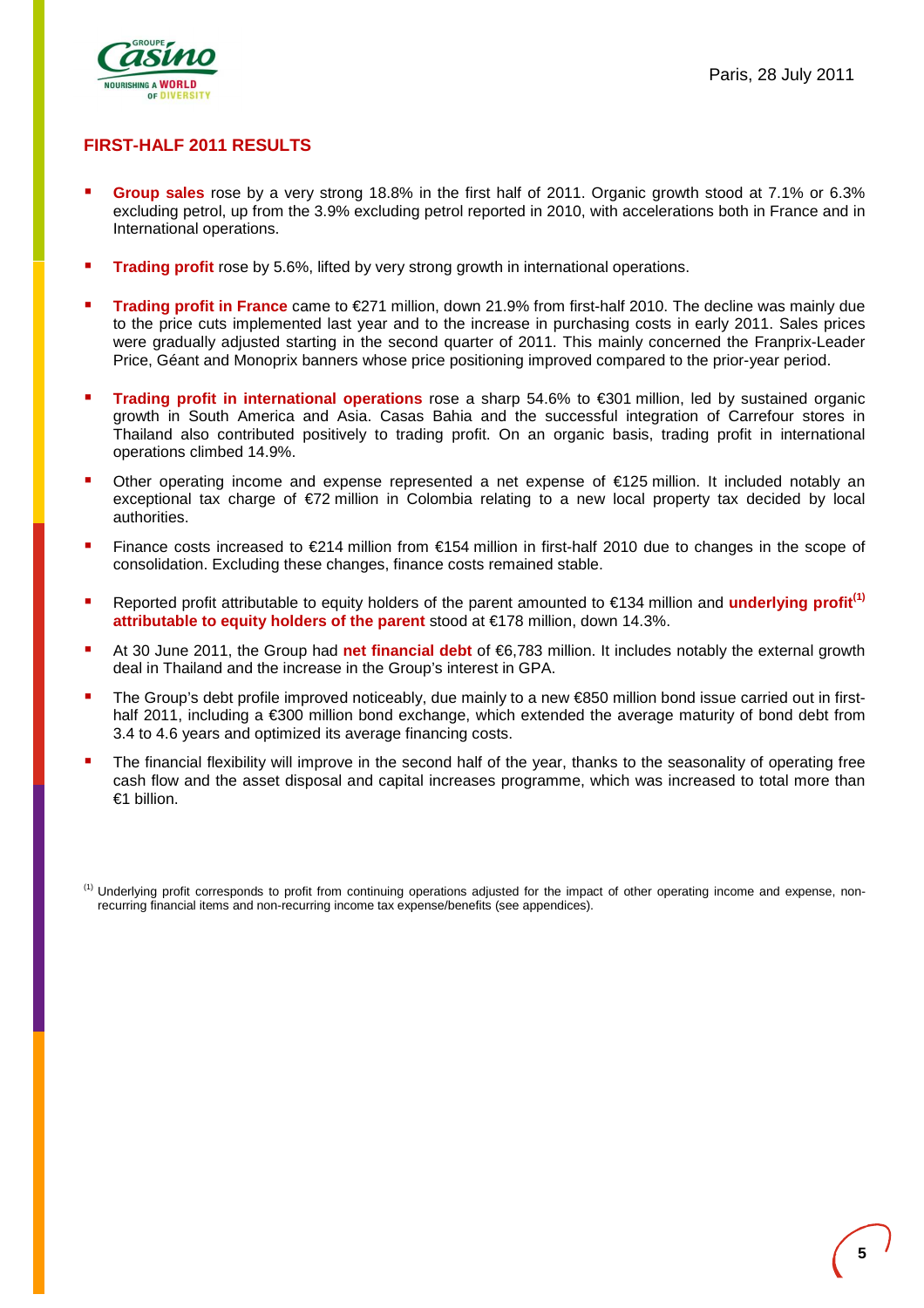

# **OUTLOOK AND CONCLUSION**

The Group's first-half performance confirms the efficiency of its business model, with:

- A growth profile strengthened by higher exposure to emerging markets, with leading brands perceived as "local" by consumers.
- A favourable business mix in France

The Group is confident in its ability to deliver annual sales growth above 10% in each of the next three years.

In the second half, the Group intends to accelerate its transformation, and therefore **confirms the objectives** set at the beginning of the year for 2011:

- Strengthen market share in France, by continuing to expand in the convenience and discount segments;
- **Drive up margin at Franprix-Leader Price;**
- Continue to deliver strong profitable organic growth in international markets.
- Objective of asset disposals increased to more than €1 billion (vs €700 million initially planned), of which €680 million already committed.

In addition, the Group set the objective of maintaining its **net debt/EBITDA ratio at a level below 2.2x** at end-2011.

# **Financial Calendar for the next releases**

**Third-quarter 2011 release:** Wednesday, 12 October 2011 (after the close of trading)

### **Analysts and Investors contact**

**Régine Gaggioli**  rgaggioli@groupe-casino.fr + 33 (0)1 53 65 64 17

**Aline Nguyen**  anguyen@groupe-casino.fr + 33 (0) 1 53 65 64 85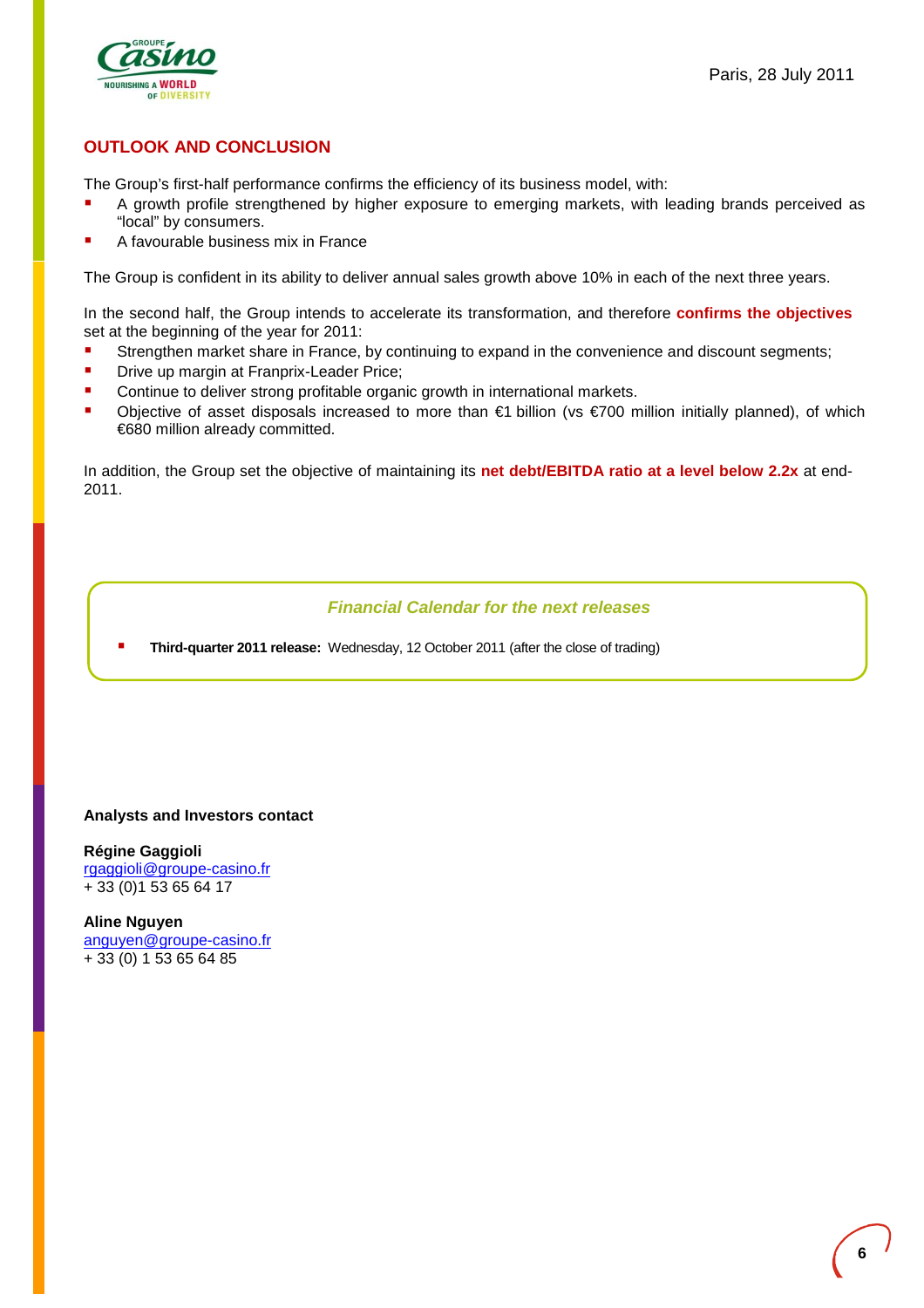

# **FIRST-HALF 2011 RESULTS**

(Financial statements reviewed by the auditors)

| Continuing operations (in €m)                                                              | H1 2010 | H1 2011 | % change | <b>Organic</b><br>$\mathbf{growth}^{(1)}$ |
|--------------------------------------------------------------------------------------------|---------|---------|----------|-------------------------------------------|
| <b>Net sales</b>                                                                           | 13,589  | 16,144  | $+18.8%$ | $+7.1%$                                   |
| - of which France                                                                          | 8,596   | 9,102   | $+5.9%$  | $+3.7%$                                   |
| - of which International                                                                   | 4,993   | 7,041   | $+41.0%$ | $+12.8%$                                  |
| EBITDA <sup>(2)</sup>                                                                      | 868     | 929     | $+7.1%$  | $-5.2%$                                   |
| - of which France                                                                          | 554     | 479     | $-13.5%$ | $-14.9%$                                  |
| - of which International                                                                   | 314     | 450     | $+43.5%$ | $+11.8%$                                  |
| <b>Trading profit</b>                                                                      | 541     | 571     | $+5.6%$  | $-9.6%$                                   |
| - of which France                                                                          | 347     | 271     | $-21.9%$ | $-23.4%$                                  |
| - of which International                                                                   | 194     | 301     | $+54.6%$ | $+14.9%$                                  |
| Other operating income and expense, net                                                    | (56)    | (125)   | n.s.     |                                           |
| Operating profit                                                                           | 485     | 446     | $-8.0%$  |                                           |
| Finance costs, net                                                                         | (154)   | (214)   |          |                                           |
| Other financial income and expense, net                                                    | (15)    | (9)     |          |                                           |
| Income tax expense                                                                         | (105)   | (52)    |          |                                           |
| Share of profits of associates                                                             | 10      | (4)     |          |                                           |
| Profit from continuing operations,<br>attributable to equity holders of the parent         | 173     | 134     | $-22,9%$ |                                           |
| Profit (loss) from discontinued operations<br>attributable to equity holders of the parent | (7)     | (1)     |          |                                           |
| Net profit attributable to equity holders of<br>the parent                                 | 166     | 133     | $-19,9%$ |                                           |
| Underlying profit attributable to equity<br>holders of the parent <sup>(3)</sup>           | 208     | 178     | $-14,3%$ |                                           |

<sup>(1)</sup> Based on constant scope of consolidation and exchange rates, and excluding the impact of asset disposals to OPCI property funds.

<sup>(2)</sup> Earnings before interest, taxes, depreciation and amortisation.

 $(3)$  See appendix.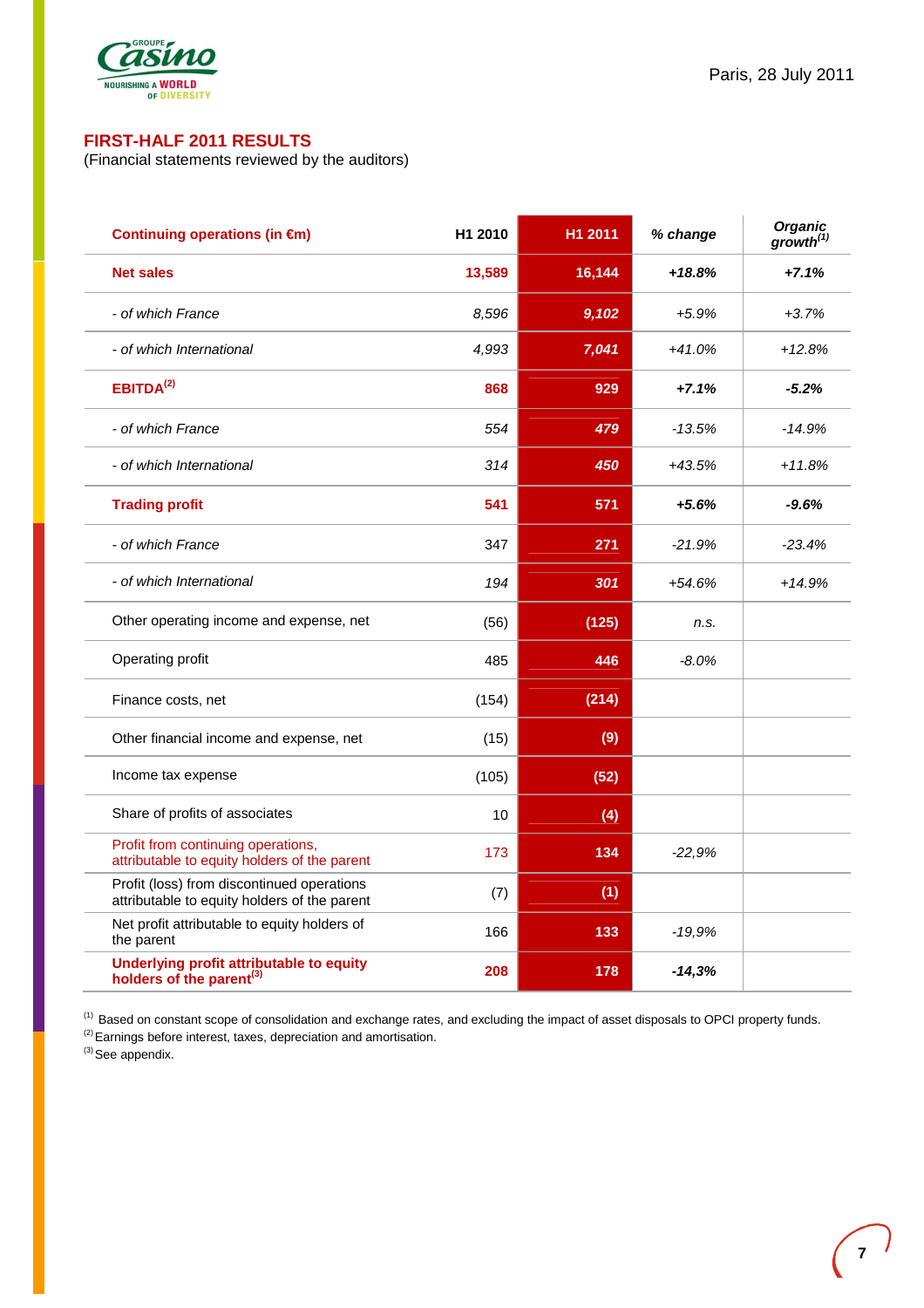

# **APPENDICES**

### **Main changes in the scope of consolidation**

- **Consolidation of Casas Bahia by GPA, from 1 November 2010.**
- **Consolidation of Carrefour Thailand's operations by Big C, from 7 January 2011.**
- Full consolidation of three Franprix-Leader Price master franchisees, from 1 February 2011.
- **Increase in the Group's stake in GPA to 37.1% at 30 June 2011 versus 33.7% a year earlier.**

# **Trading profit by segment**

| <b>Trading profit</b><br>$(ln \in million)$ | H <sub>1</sub> 2010 | Margin  | H <sub>1</sub> 2011 | Margin  | Change<br>(organic) |
|---------------------------------------------|---------------------|---------|---------------------|---------|---------------------|
| Casino France                               | 163                 | 2.9%    | 156                 | 2.7%    | -17 bp              |
| Franprix-Leader Price                       | 116                 | 5.7%    | 58                  | 2.6%    | -339 bp             |
| Monoprix                                    | 68                  | 7.2%    | 57                  | 5.8%    | -141 bp             |
| <b>FRANCE</b>                               | 347                 | $4.0\%$ | 271                 | $3.0\%$ | $-105$ bp           |

| <b>Trading profit</b><br>(In $\epsilon$ million) | H1 2010 | <b>Margin</b> | H <sub>1</sub> 2011 | <b>Margin</b> | Change<br>(organic) |
|--------------------------------------------------|---------|---------------|---------------------|---------------|---------------------|
| South America                                    | 132     | 3.7%          | 197                 | 3.8%          | 0 bp                |
| Asia                                             | 55      | 5.7%          | 96                  | 6.7%          | $+36$ bp            |
| Other businesses                                 | 8       | n/a           | 8                   | n/a           |                     |
| <b>INTERNATIONAL</b>                             | 194     | 3.9%          | 301                 | 4.3%          | $+7$ bp             |

### **Average exchange rates**

|                              | Q1 2010 | Q1 2011 | %<br>Change | H1 2010 | H <sub>1</sub> 2011 | $\%$<br>Change |
|------------------------------|---------|---------|-------------|---------|---------------------|----------------|
| Argentina (ARS / EUR)        | 0.188   | 0.182   | $-3.1%$     | 0.195   | 0.176               | $-9.5%$        |
| Uruguay (UYP / EUR)          | 0.037   | 0.037   | $+1.5%$     | 0.038   | 0.037               | $-2.8%$        |
| Thailand (THB / EUR)         | 0.022   | 0.024   | $+9.1%$     | 0.023   | 0.023               | $+1.7%$        |
| Vietnam (VND/EUR) (x1000)    | 0.040   | 0.037   | $-7.3%$     | 0.041   | 0.035               | $-14.2%$       |
| Colombia (COP / EUR) (x1000) | 0.370   | 0.390   | $+5.3%$     | 0.386   | 0.388               | $+0.6%$        |
| Brazil (R\$ / EUR)           | 0.401   | 0.439   | $+9.5%$     | 0.419   | 0.437               | $+4.4%$        |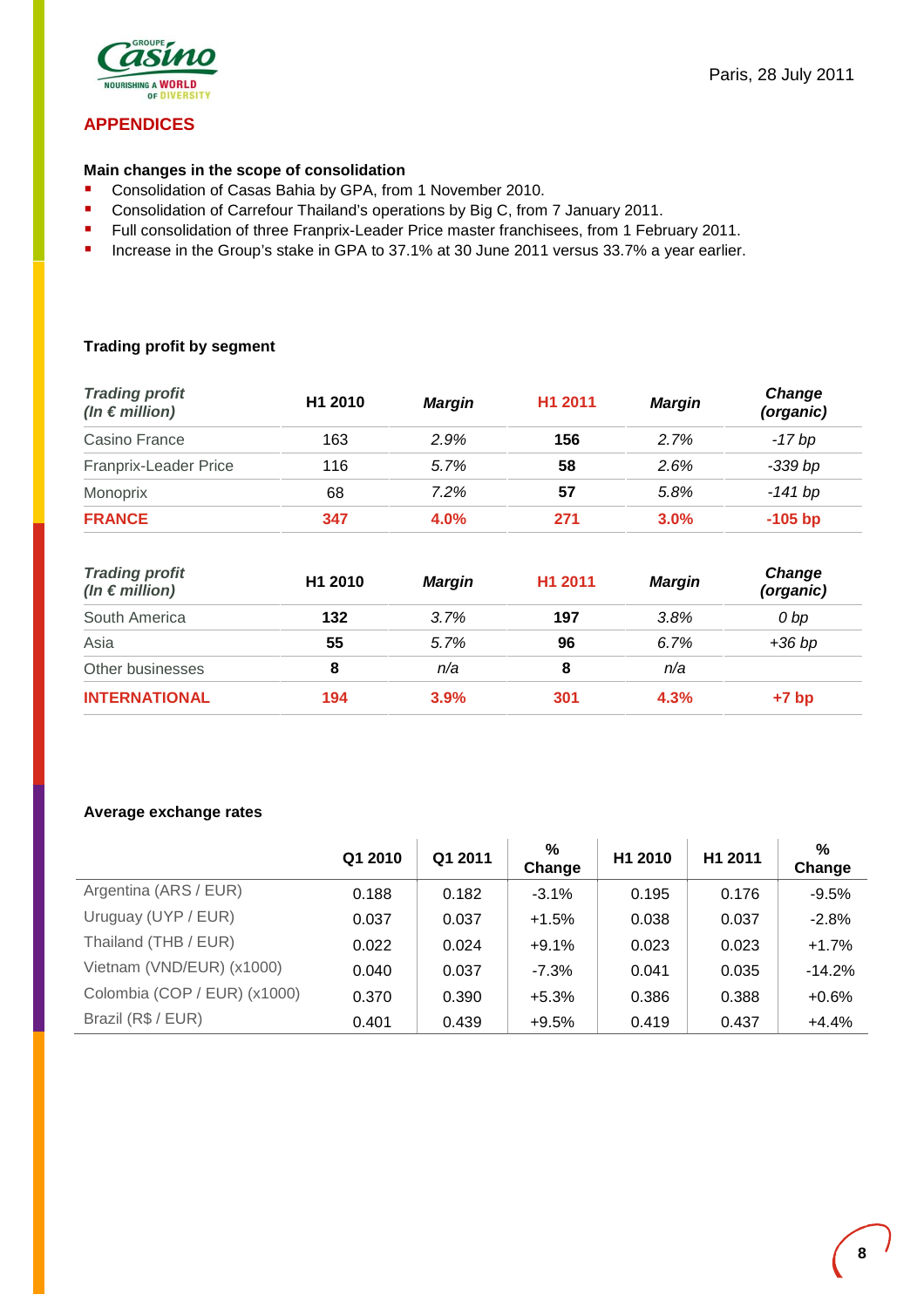

### **Underlying profit attributable to equity holders of the parent**

Underlying profit corresponds to net profit from continuing operations adjusted for the impact of other operating income and expense (as defined in the "Significant Accounting Policies" section of the notes to the annual consolidated financial statements), non-recurring financial items and non-recurring income tax expense/benefits. Non-recurring financial items include fair value adjustments to certain financial instruments whose market value may be highly volatile. For example, fair value adjustments to financial instruments that do not qualify for hedge accounting and embedded derivatives based on the Casino share price are excluded from underlying profit. Non-recurring income tax expense/benefits correspond to tax effects related directly to the above adjustments and to direct non-recurring tax effects. In other words, the tax on underlying profit before tax is calculated at the standard average tax rate paid by the Group.

Underlying profit is a measure of the Group's recurring profitability.

| In $\epsilon$ million                                  |        | H1 2010 Adjustments | H <sub>1</sub> 2010<br>(underlying) |        | H1 2011 Adjustments | H <sub>1</sub> 2011<br>(underlying) |
|--------------------------------------------------------|--------|---------------------|-------------------------------------|--------|---------------------|-------------------------------------|
| <b>Trading profit</b>                                  | 541    | 0                   | 541                                 | 571    | $\bf{0}$            | 571                                 |
| Other operating income and expense, net                | $-56$  | 56                  | $\Omega$                            | $-125$ | 125                 | $\overline{0}$                      |
| <b>Operating profit</b>                                | 485    | 56                  | 541                                 | 446    | 125                 | 571                                 |
| Finance costs, $net(1)$                                | $-154$ | 0                   | $-154$                              | $-214$ | $\mathbf 0$         | $-214$                              |
| Other financial income and expense net <sup>(2)</sup>  | $-15$  | 11                  | $-4$                                | -9     | 11                  | $\overline{2}$                      |
| Income tax expense <sup>(3)</sup>                      | $-105$ | $-28$               | $-133$                              | $-52$  | -50                 | $-102$                              |
| Share of profit of associates                          | 10     | $\mathbf 0$         | 10                                  | $-4$   | $\mathbf 0$         | $-4$                                |
| Profit from continuing operations                      | 222    | 39                  | 261                                 | 166    | 86                  | 252                                 |
| Attributable to minority interests <sup>(4)</sup>      | 48     | 5                   | 54                                  | 32     | 42                  | 74                                  |
| <b>Attributable to equity holders</b><br>of the parent | 173    | 34                  | 208                                 | 134    | 44                  | 178                                 |

<sup>(1)</sup> Other financial income and expense is stated before changes in the fair value of interest rate derivatives not qualifying for hedge accounting and changes in the fair value of share put and call options.

<sup>(2)</sup> Income tax expense is stated before the tax effect of the above adjustments and non-recurring income tax expense/benefits (recognition of tax loss carryforwards, etc.).

 $^{(3)}$  Minority interests are stated before the above adjustments.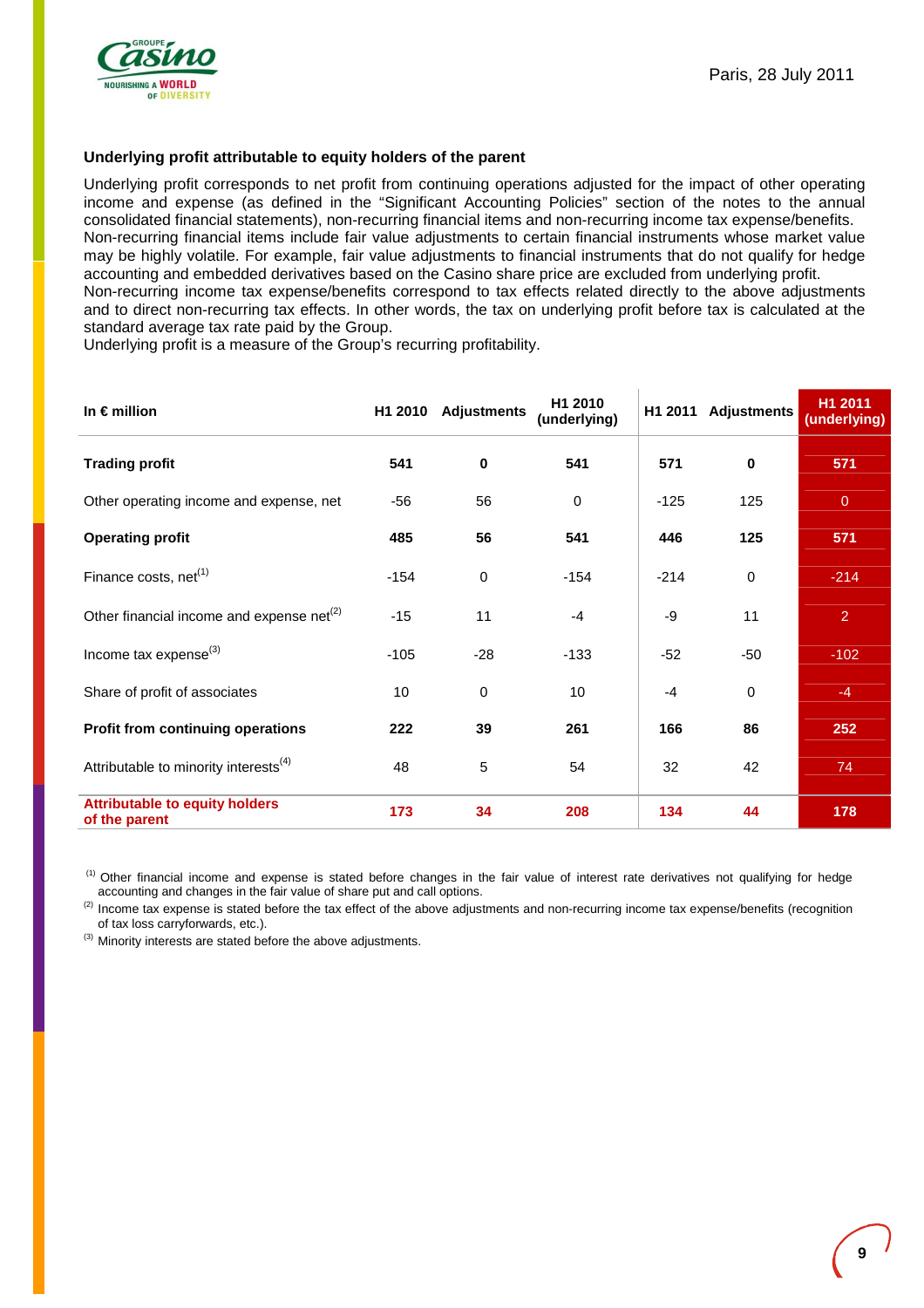

# **Consolidated net sales for second-quarter and first-half 2011**

| <b>Organic growth excluding</b><br>petrol | 2010     | Q1 2011  | Q <sub>2</sub> 2011 | H <sub>1</sub> 2011 |
|-------------------------------------------|----------|----------|---------------------|---------------------|
| <b>Continuing operations</b>              | $+3.9%$  | $+4.7%$  | $+7.8%$             | $+6.3%$             |
| France                                    | +0.6%    | $+1.2%$  | $+3.2%$             | $+2.2%$             |
| International                             | $+10.5%$ | $+10.5%$ | $+15.1%$            | $+12.9%$            |

| In $\epsilon$ millions   | Q <sub>2</sub> 2010 | Q2 2011 | %<br>change | <b>Organic</b><br>growth<br>excludina<br>petrol | H1 2010 | H1 2011 | %<br>change | Organic<br>growth<br>excludin<br>g petrol |
|--------------------------|---------------------|---------|-------------|-------------------------------------------------|---------|---------|-------------|-------------------------------------------|
| <b>Net sales, France</b> | 4,370.7             | 4,687.7 | $+7.3%$     | $+3.2%$                                         | 8,595.9 | 9,102.2 | $+5.9%$     | $+2.2%$                                   |
| Franprix - Leader Price  | 1.038.1             | 1.184.6 | $+14.1%$    | $+2.5%$                                         | 2.015.0 | 2,258.9 | $+12.1%$    | $+2.8%$                                   |
| Monoprix                 | 469.6               | 493.5   | $+5.1%$     | $+5.0%$                                         | 939.6   | 976.7   | $+4.0%$     | $+3.9%$                                   |
| Casino France            | 2,863.0             | 3,009.5 | $+5.1%$     | $+3.1%$                                         | 5,641.4 | 5,866.6 | $+4.0%$     | $+1.7%$                                   |
| Géant Casino HM          | 1.301.8             | 1.361.1 | +4.6%       | $+1.8%$                                         | 2,548.8 | 2,637.4 | $+3.5%$     | $+0.1%$                                   |
| Casino SM                | 861.7               | 907.8   | $+5.4%$     | $+3.4%$                                         | 1,660.4 | 1,742.6 | $+5.0%$     | $+2.0%$                                   |
| Superettes               | 370.3               | 370.3   | $+0.0\%$    | $+0.0%$                                         | 720.5   | 715.1   | $-0.8%$     | $-0.8%$                                   |
| Other businesses         | 329.2               | 370.3   | $+12.5%$    | $+10.1%$                                        | 711.7   | 771.4   | $+8.4%$     | $+8.4%$                                   |

| In $\epsilon$ millions                                                                        | Q <sub>2</sub> 2010                           | Q2 2011                                       | %<br>change<br><b>In EUR</b>                         | % change<br>at constant<br>exchange<br>rates        | H1 2010                                         | H1 2011                                         | $\frac{9}{6}$<br>change<br>in EUR                   | % change<br>at constant<br>exchange<br>rates        |
|-----------------------------------------------------------------------------------------------|-----------------------------------------------|-----------------------------------------------|------------------------------------------------------|-----------------------------------------------------|-------------------------------------------------|-------------------------------------------------|-----------------------------------------------------|-----------------------------------------------------|
| <b>FRANCE</b>                                                                                 | 4,370.7                                       | 4,687.7                                       | $+7.3%$                                              | $+7.3%$                                             | 8,595.9                                         | 9,102.2                                         | $+5.9%$                                             | $+5.9%$                                             |
| Of which:                                                                                     |                                               |                                               |                                                      |                                                     |                                                 |                                                 |                                                     |                                                     |
| <b>Franprix - Leader Price</b>                                                                | 1,038.1                                       | 1,184.6                                       | $+14.1%$                                             | $+14.1%$                                            | 2,015.0                                         | 2,258.9                                         | $+12.1%$                                            | $+12.1%$                                            |
| <b>Monoprix</b>                                                                               | 469.6                                         | 493.5                                         | $+5.1%$                                              | $+5.1%$                                             | 939.6                                           | 976.7                                           | $+4.0%$                                             | $+4.0%$                                             |
| <b>Casino France</b><br>Géant Casino HM<br>Casino SM<br><b>Superettes</b><br>Other businesses | 2,863.0<br>1,301.8<br>861.7<br>370.3<br>329.2 | 3,009.5<br>1,361.1<br>907.8<br>370.3<br>370.3 | $+5.1%$<br>$+4.6%$<br>$+5.4%$<br>$+0.0%$<br>$+12.5%$ | $+5.1%$<br>+4.6%<br>$+5.4\%$<br>$+0.0%$<br>$+12.5%$ | 5 641.4<br>2 548.8<br>1 660.4<br>720.5<br>711.7 | 5,866.6<br>2,637.4<br>1,742.6<br>715.1<br>771.4 | $+4.0%$<br>$+3.5%$<br>$+5.0%$<br>$-0.8%$<br>$+8.4%$ | $+4.0%$<br>$+3.5%$<br>$+5.0%$<br>$-0.8%$<br>$+8.4%$ |
| <b>INTERNATIONAL</b><br>Of which:                                                             | 2,609.3                                       | 3,606.2                                       | $+38.2%$                                             | +42.0%                                              | 4 9 9 3 .0                                      | 7,041.5                                         | +41.0%                                              | +39.5%                                              |
| <b>South America</b>                                                                          | 1,878.3                                       | 2,680.2                                       | $+42.7%$                                             | +45.7%                                              | 3 608.5                                         | 5,185.6                                         | $+43.7%$                                            | +41.4%                                              |
| Asia                                                                                          | 521.2                                         | 711.1                                         | $+36.4%$                                             | $+44.3%$                                            | 970.1                                           | 1,430.9                                         | +47.5%                                              | +48.6%                                              |
| <b>Other businesses</b>                                                                       | 209.8                                         | 214.8                                         | $+2.4%$                                              | $+2.4%$                                             | 414.4                                           | 425.1                                           | $+2.6%$                                             | $+2.4%$                                             |
| <b>SALES FROM CONTINUING</b><br><b>OPERATIONS</b>                                             | 6,980.0                                       | 8,293.8                                       | $+18,8%$                                             | $+20,2%$                                            | 13,588.9                                        | 16,143.7                                        | $+18.8%$                                            | $+18.3%$                                            |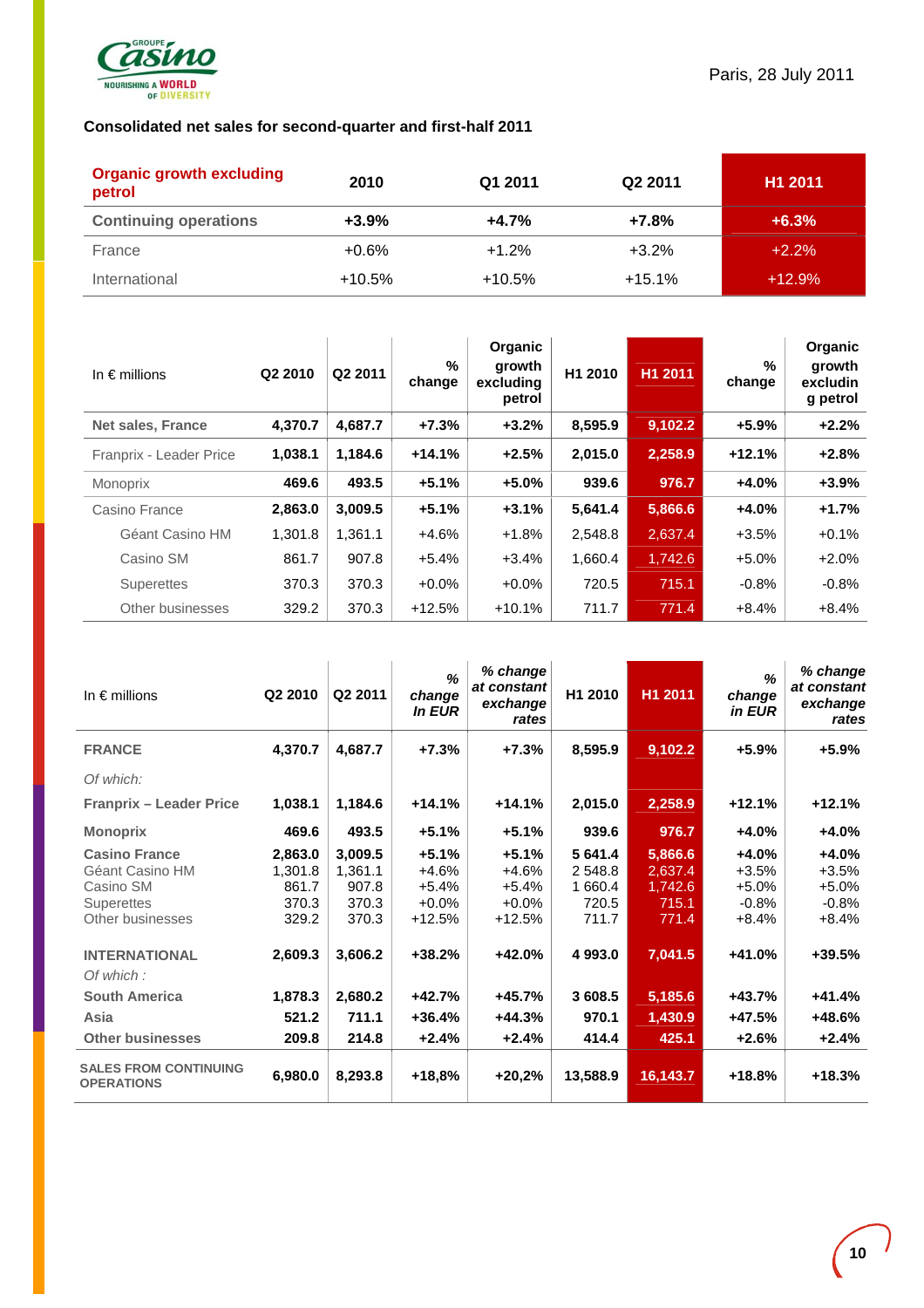

# **Store network**

| <b>France</b>                                                         | 31 Dec. 10          | <b>31 March 11</b> | <b>30 June 11</b> |
|-----------------------------------------------------------------------|---------------------|--------------------|-------------------|
| <b>Géant Casino hypermarkets</b>                                      | 125                 | 125                | 127               |
| Of which French affiliates                                            | 6                   | 6                  | 8                 |
| <b>International Affiliates</b><br><b>French Franchises</b>           | 5<br>$\overline{2}$ | 5<br>1             | 5                 |
| + Service stations                                                    | 99                  | 100                | 101               |
| <b>Casino supermarkets</b>                                            | 405                 | 407                | 409               |
| Of which French Franchise/Affiliates                                  | 54                  | 51                 | 49                |
| International Franchise/Affiliates                                    | 27                  | 28                 | 28                |
| + Service stations                                                    | 160                 | 162                | 165               |
| <b>Franprix supermarkets</b>                                          | 870                 | 867                | 875               |
| Of which Franchise outlets                                            | 515                 | 375                | 371               |
| <b>Monoprix supermarkets</b>                                          | 494                 | 494                | 497               |
| Of which Naturalia<br>Of which Franchise outlets/Affiliates           | 49<br>131           | 49<br>133          | 50<br>131         |
|                                                                       |                     |                    |                   |
| <b>Leader Price discount stores</b><br>Of which Franchise outlets     | 585<br>294          | 591<br>184         | 598<br>159        |
|                                                                       |                     |                    |                   |
| <b>TOTAL supermarkets and discount stores</b>                         | 2,354               | 2,359              | 2,379             |
| Of which Franchise outlets/Store operated<br>under business leases    | 1,021               | 771                | 738               |
|                                                                       |                     |                    |                   |
| <b>Petit Casino superettes</b><br>Of which Franchises                 | 1,791<br>29         | 1,786<br>29        | 1,788<br>29       |
|                                                                       |                     |                    |                   |
| <b>Casino Shopping superettes</b>                                     |                     |                    | 1                 |
|                                                                       |                     |                    |                   |
| <b>Eco Services superettes</b>                                        | $\mathbf 2$         | 1                  | 1                 |
| Of which Franchises                                                   | 1                   |                    |                   |
| <b>Spar superettes</b>                                                | 928                 | 934                | 947               |
| Of which Franchises                                                   | 761                 | 762                | 765               |
| <b>Vival superettes</b>                                               | 1,767               | 1,783              | 1,806             |
| Of which Franchises                                                   | 1,766               | 1,782              | 1,805             |
| <b>Casitalia and C'Asia superettes</b>                                | 1                   | 1                  | 1                 |
| <b>Other Franchise stores</b>                                         | 1,260               | 1 206              | 1,213             |
| Corners, Relay, Shell, Elf, Carmag                                    | 1,260               | 1 206              | 1,213             |
| <b>Wholesale activity</b>                                             | 926                 | 922                | 921               |
|                                                                       |                     |                    |                   |
| <b>TOTAL Convenience Stores</b><br>Of which Franchises outlets/Stores | 6,675<br>4,744      | 6,633<br>4,702     | 6,678<br>4,734    |
|                                                                       |                     |                    |                   |
| <b>Other Affiliate stores</b><br>Of which French Affiliates           | 20<br>17            | 20<br>17           | 22<br>17          |
| <b>International Affiliates</b>                                       | 3                   | 3                  | 5                 |
|                                                                       |                     |                    |                   |
| <b>Other businesses</b>                                               | 287                 | 284                | 281               |
| Cafeterias                                                            | 287                 | 284                | 281               |
| <b>TOTAL France</b>                                                   | 9,461               | 9,421              | 9,487             |
| Hypermarkets (HM)                                                     | 125                 | 125                | 127               |
| Supermarkets (SM)                                                     | 1,769               | 1,768              | 1,781             |
| Discount (DIS)                                                        | 585                 | 591                | 598               |
| Superettes and other stores<br>Other                                  | 6,695<br>287        | 6,653<br>284       | 6,700<br>281      |
|                                                                       |                     |                    |                   |